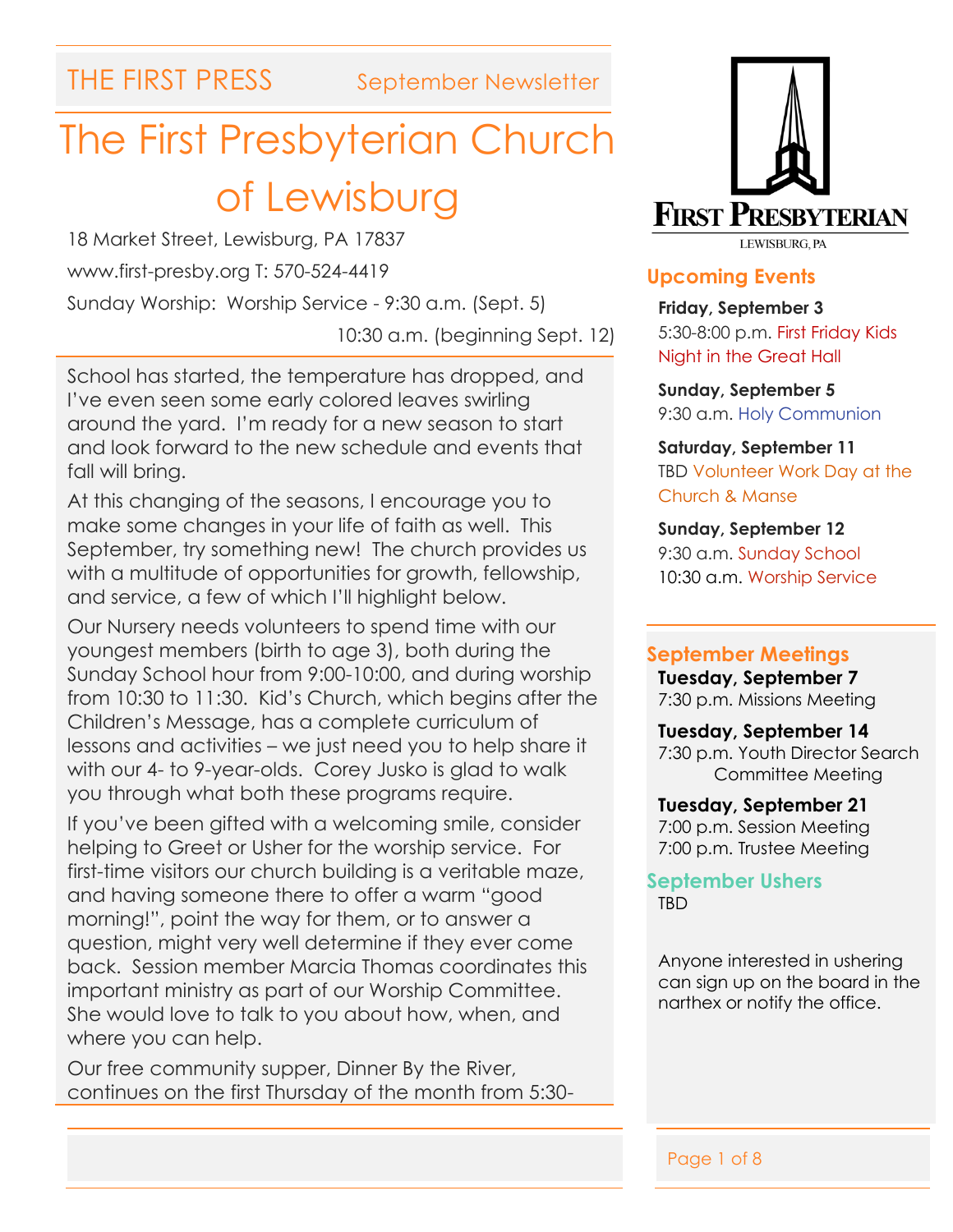6:30 PM. We are in need of more teams before we can expand to include additional weeks. Two or three families working together can easily compose a team, and Mary Kay Torretti can coach you through what it takes to make the meal. Mary Kay also coordinates the behind-the-scenes preparation, so even if you can't cook, plate, or serve, you can still help during the week by picking up or sorting locally donated food items.

Other areas you can participate in include Sunday School classes, Mission Committee, the Himmelreich Library, singing and handbell Choirs, Congregational Life Committee, and various other projects organized by our Session, Deacons, and Board of Trustees. You'll find the list of current members of these church boards further down in this newsletter. If you've ever wondered what they do – please reach out and ask one of them!

First Presbyterian Church of Lewisburg can only demonstrate the Gospel clearly, and offer the presence of God powerfully, when we commit to following God's call and to sharing in the ministries the Lord has entrusted to us. God brought you to this church to show you his love for you. God also brought you to this church because you have something to contribute here, something without which, the body of Christ is lacking. So step up and jump in! And discover what good things God has planned for you and through you.

In Christ with you,

Pastor Ryan

### **September Birthdays & Anniversaries**

#### **September Birthdays**

- 1 Elyse Kempen, Judith Ziegler
- 2 Alice Marquart, Sharon Pearce, Kim Wagner
- 4 Carolyn McSween, Karen Shurtliffe
- 8 Richard Erdley, Caroline Kepner, Rob Royer
- 10 Audrey Kalcich, Jan Peterson
- 11 Richard Cooper, Mark Temple
- 13 Kirk Jarrett
- 15 Liv Heid
- 16 Lisa Kraus



Page 2 of 8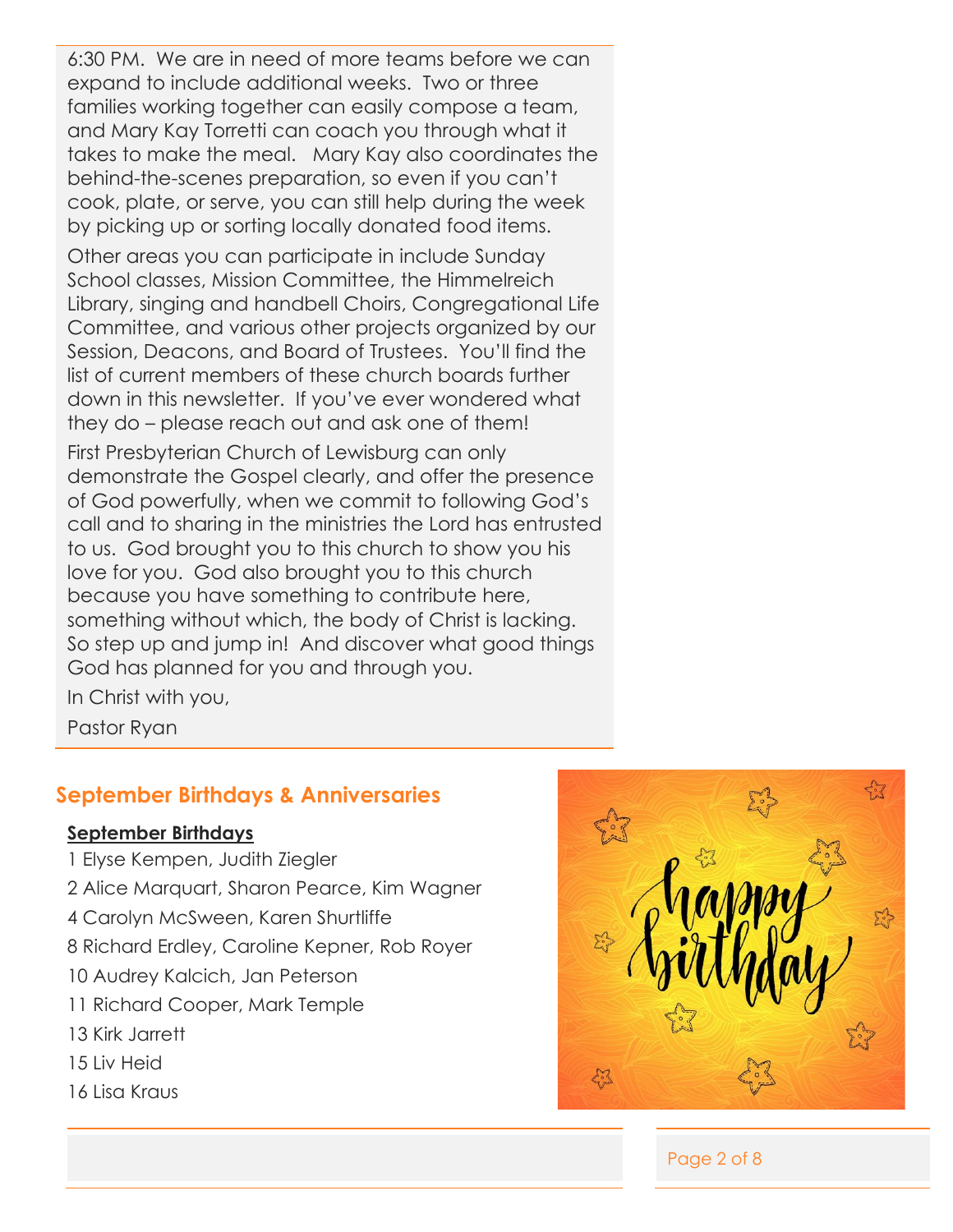#### **September Birthdays (continued)**

- 18 Sarah Graber
- 24 Landon Jarrett
- 28 Robert McTammany
- 29 Sawyer Kovaschetz



#### **September Anniversaries**

24 Richard & Sharon Beaver 25 Nick & Amanda Kovaschetz

## **Join the Bell Choir!**

The Bell Choir is seeking a new look this year. How, you may ask? By adding new faces. For a relatively small time commitment of 30-45 minutes per week, you too can become a part of this ministry of our Church. We meet on Wednesdays at 6:00 p.m. in the Choir Room. No previous ringing experience is needed, just a willingness to learn, fellowship, and have lots of fun. Whether you are an experienced ringer or just interested in trying something new, please consider joining us. Our first rehearsal will be on September  $8<sup>th</sup>$ . If you have any questions, feel free to contact Susan Erdley (susan.erdley@gmail.com).





### **Singers Wanted!**

*Are you looking for a way to be active in the life of our church? Do you like to sing? If so, I would like to personally extend an invitation to be part of our Chancel Choir this fall. We are always looking for extra voices. It is not necessary to commit to a weekly basis in order to participate.* 

*Our rehearsals will begin on Wednesday, Sept. 8 at 7:30pm. Please prayerfully consider joining us to sing unto the Lord.*

Page 3 of 8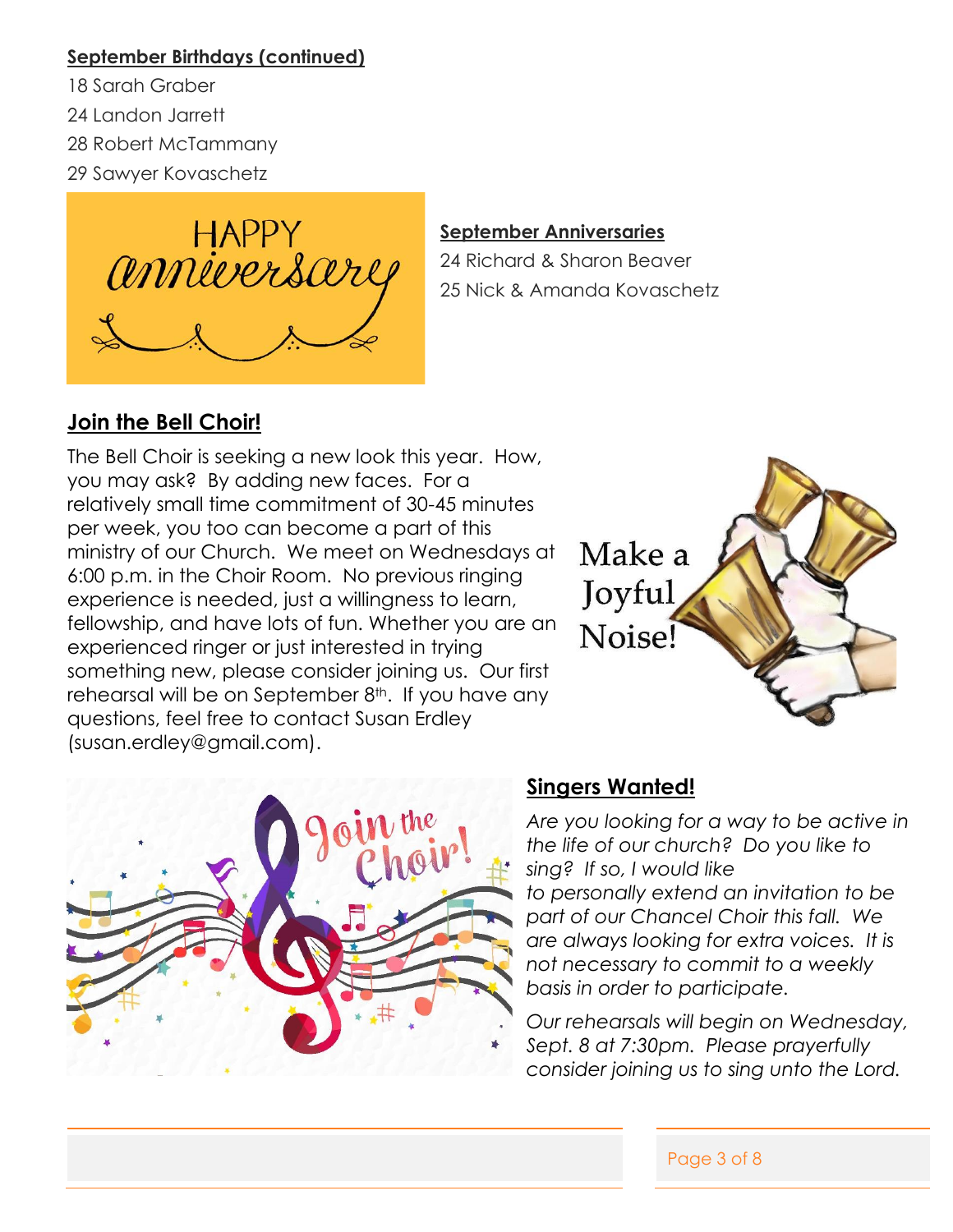## **Using Our Online Giving through Faithlife**

We consider it a joy to give to the Lord, and we are thankful for your support as we proclaim the good news of the gospel in our community. We know that many of you give sacrificially and cheerfully to support our ministries and missions.

As Pastor Ryan mentioned, we have recently launched a new giving platform, Faithlife Giving. With it, you can easily and securely make one-time or recurring gifts!

To give, you can go directly to<https://faithlife.com/lewisburgpresby/give> and follow the prompts. You can also get there from the church's website, [https://first-presby.org](https://first-presby.org/) when you click on the green "Give" button at the top of the page.

Once on the Faithlife site, you can create an account so you can view your giving history, access your giving statements, and keep track of your giving methods. You have the option of giving to our Unified fund, which supports our budgeted personnel, programs, and facility expenses. By selecting the box, "Add or change funds," you can contribute to other church accounts, such as Deacons, Memorial Gifts, Capital Campaign, Missions, or Youth Summer Mission Trip. You will receive an email from Faithlife confirming your gift.

We also have text to give! Simply text "Give" and a numerical amount to: (570) 203- 1059 (e.g. Give 50). You'll receive a text response with a link to follow to complete your gift. After setting up your account, future gifts can be processed automatically.

Thank you for choosing to be a part of what God is doing here at First Presbyterian! If you have any questions or concerns, please feel free to call the office at (570) 524- 4419 or email us at [info@first-presby.org.](mailto:info@first-presby.org)

### **Adult Sunday School Class Offerings (Sundays, Sept. 12 – Dec. 19 at 9:00 a.m.)**

#### **Class Title Location**

#### **Made In the Image of God Chapel**

God's final act in the creation story of Genesis 1 is making mankind in the image of God, "both male and female." Thinking about what it means to be a human being, how do we understand our shared role as bearers of God's image, yet also account for the differences and impacts of our male and female gender? As one author says, "There is simply no way around the fact that the human being does not exist as a sexually neutral being."

In light of ongoing debates in our society and within the Church concerning gender, sex, sexual identity, and marriage, this class will seek a scriptural and theological basis for responding to these questions. Beyond any single verse's command to, "do this," or "don't do that," we will seek a broader understanding of what God says about sex and gender.

Be ready to speak to one another in love and with respect about issues with which we have very strong feelings, and very different experiences. No matter your views, be ready to learn, to be challenged, and to grow in faith.

Meeting in the Chapel starting Sept. 12 at 9:00 a.m. This class is for adults and high school youth. (Taught by Pastor Ryan)

Page 4 of 8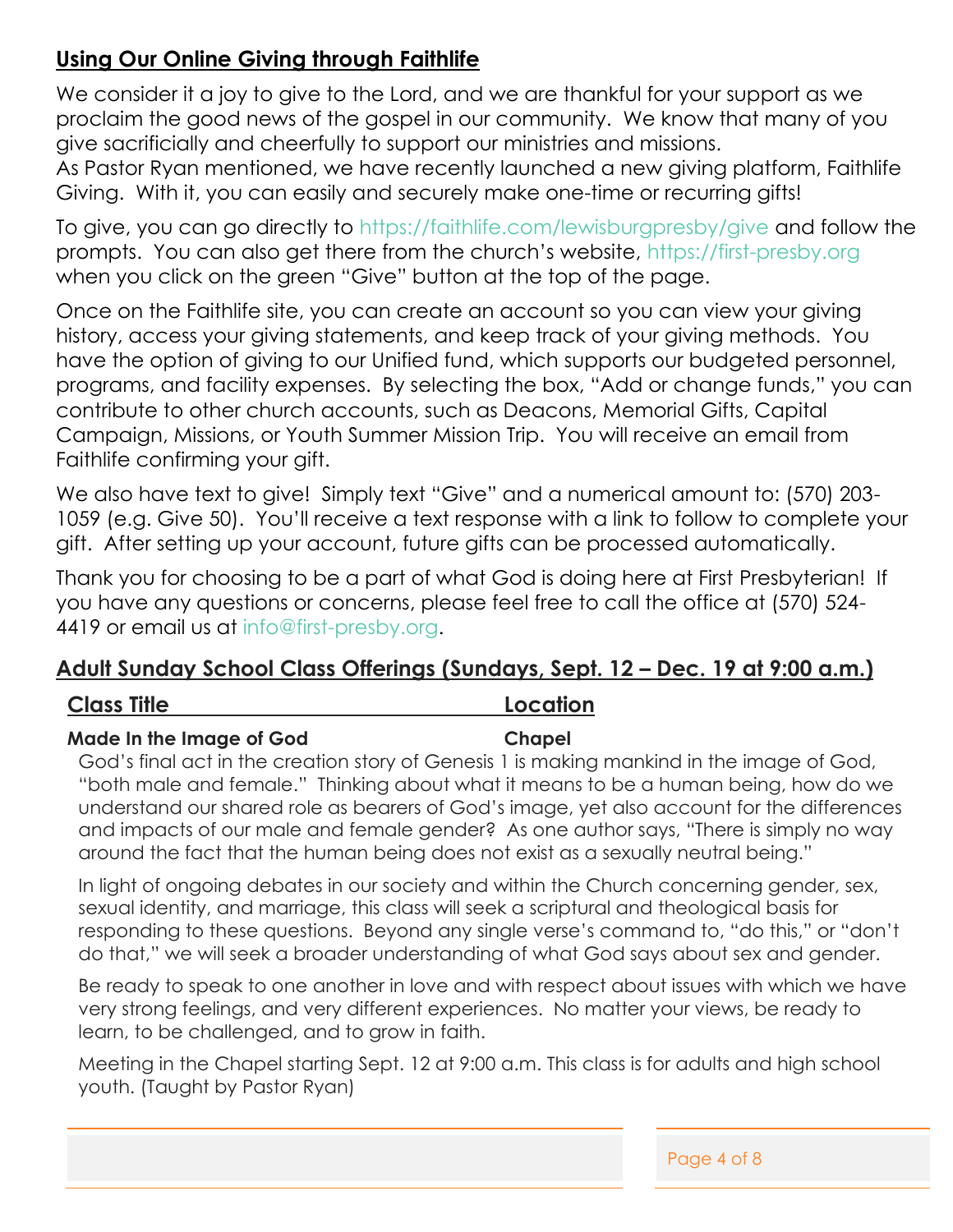#### **Engaging the Scriptures Zoom**

A lively study of that morning's worship service scripture will take place. Information and questions will be presented by the class leader. Opportunities for discussion and prereading will provide preparation and insight into the background and culture of the time and place of the scripture passage. You will find this class to be an opportunity to learn and be prepared for morning worship. This class will be taught on Zoom. If you are interested in joining the class, please email Dave Shrom at dishrom@csrlink.net. (Taught by Victor Vogel, Bonnie Troxell, and Dave Shrom)

#### **The Gospels Library**



**BEGINS SUNDAY, SEPTEMBER 12 - FILM SERIES - THE HIMMELREICH** 

*Join Us Sundays! Your Choice – 9:00 a.m. or 2:00 p.m. THE GOSPELS – "The Extraordinary Life Of Jesus Of Nazareth" THE MULTI-MEDIA PRESENTATION & DISCUSSION*

*THE 18-PART FILM SERIES CONTINUES!*

*This study takes us on a wild adventure as it tells the story of Jesus from the locations recorded in the Gospels of Matthew, Mark, Luke and John. Travel to over 50 ancient sites in The Holy Land to discover the Gospels in a fresh and compelling way.*

*"SUNDAY CONVERSATIONS" Begins SUNDAY, September 12th At 9:00 A.M. & 2:00 P.M. Join The Conversation!*

*Invite your Friends! All Are Welcome – Refreshments Served A Multi-Media Presentation Only At The Himmelreich!*

Page 5 of 8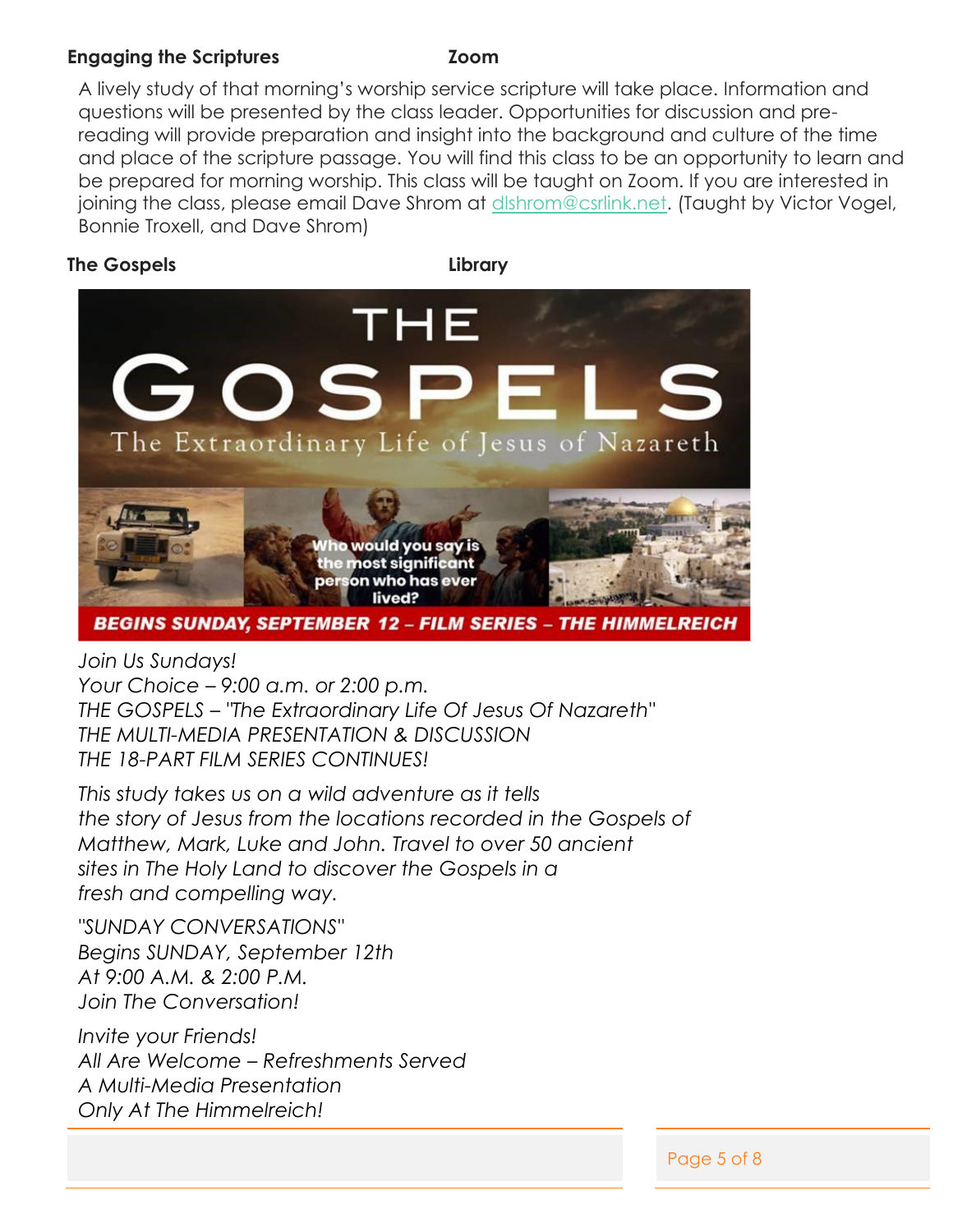

# **THE HIMMELREICH LIBRARY**

**AND CHRISTIAN RESOURCE CENTER "THAT THE WORLD MAY KNOW"**

"This is the day that the Lord hath made, let us rejoice and be glad in it." Psalm 118:24

In recent months there's been talk and anticipation about returning to normal (or at least a new normal). We've faced so much challenge and heartache but also unexpected blessings during the COVID season. The news has been scary and unsettling in so many areas. In the midst of drama nationally, politically, in the health arena…it's been hard to find hope and joy. And yet…

I believe that God is at work in both the dramatic and the ordinary areas of life. I think that every day we are blessed with small acts of love and kindness, helpful deeds, enjoyable moments and gentle words of encouragement.

Our family has increased to four grandchildren so there is always activity. But the problems of little ones are easily solved: a bottle, a diaper change, a kiss on the forehead, a hug. I want to cherish each of these days because I know they will pass quickly. So today, I invite you to look at your ordinary days. Pause, take a breath and consider the God moments of the past day or week. COVID has caused us to slow down. I hope it's also enabled us to appreciate new ways of connection, new opportunities to rest and the beauty of the moment.

I'd also like to hear of your experiences. Details that may seem trivial to share are really very important.

Celebrate the ordinary. Appreciate the routine. Be grateful to our Lord for each new day. Blessings,

Barb Yorks



We're looking for some help running our cameras, sound, and livestream from the "tech booth" in the balcony. Requires you arrive 30 minutes before the service starts. We will train you and compensate you for your time! If interested, please speak with Pastor Ryan or Mike Pursley.

Page 6 of 8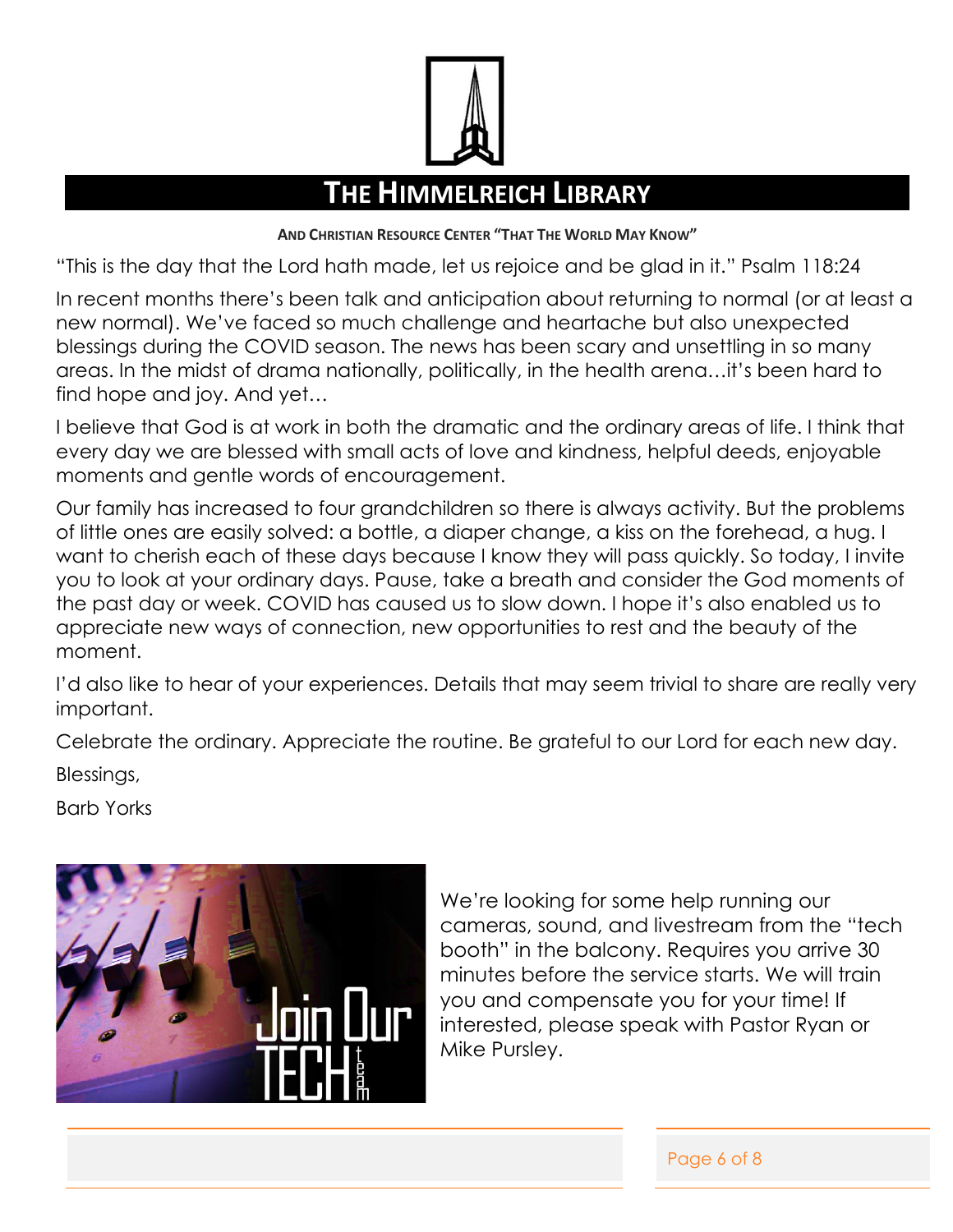Growing In God Together.

# **First Presby Kids News** September 2021

**"The Lord is faithful and will keep all of his promises. He is loving toward everything he has made."**  Psalm 145:13b (NIRV)

**Volunteer with us!** Our First Presby Family includes so many young children. And we offer those children many opportunities to grow their faith. We need volunteers in all areas of Children's Ministry – **Sunday School, Nursery, Kids Church, and First Friday**! Contact Corey Jusko to learn more or to sign up!

**Sunday School returns!** On Sunday, September 12 we bring back Sunday school at 9:00 am every Sunday. During our fall semester, we'll work our way through the Old Testament, reading about some of the most notable people in Bible history. Lessons about Abraham, Moses, Joshua, and Samuel ultimately lead us to the celebration of Jesus' birth in December!

**Nursery is OPEN!** The nursery remains open, staffed with loving volunteers. The nursery is open to our youngest members from birth through age 3 and is open during Sunday school from 9:00 to 10:00 and again at 10:30 through the worship service.

**Kids Church!** This fall we're taking a journey through the 10 commandments. Using 13 weeks of short, simple lessons, we'll learn that God gives us law because He loves us.

Kids Church is available for kids age 4 through 3rd grade. Children are dismissed from the sanctuary immediately following the Children's Message.

# **First Friday returns!** Plan to join us on **Friday, September 3** as we

bring back First Friday for First Presby Kids! It's a time for worship, learning, creating and playing and, of course, PIZZA!

First Friday is open to kids in our community, ages 3 through 5<sup>th</sup> grade. First Friday runs from 5:30 – 8:00 pm and will be held on September 3, October 1, November 5 and December 3.

# **Follow us on Facebook @ FirstPresbyLewisburgPA**

Director of Children's Ministry Corey Jusko firstpresbykids@gmail.com

Page 7 of 8